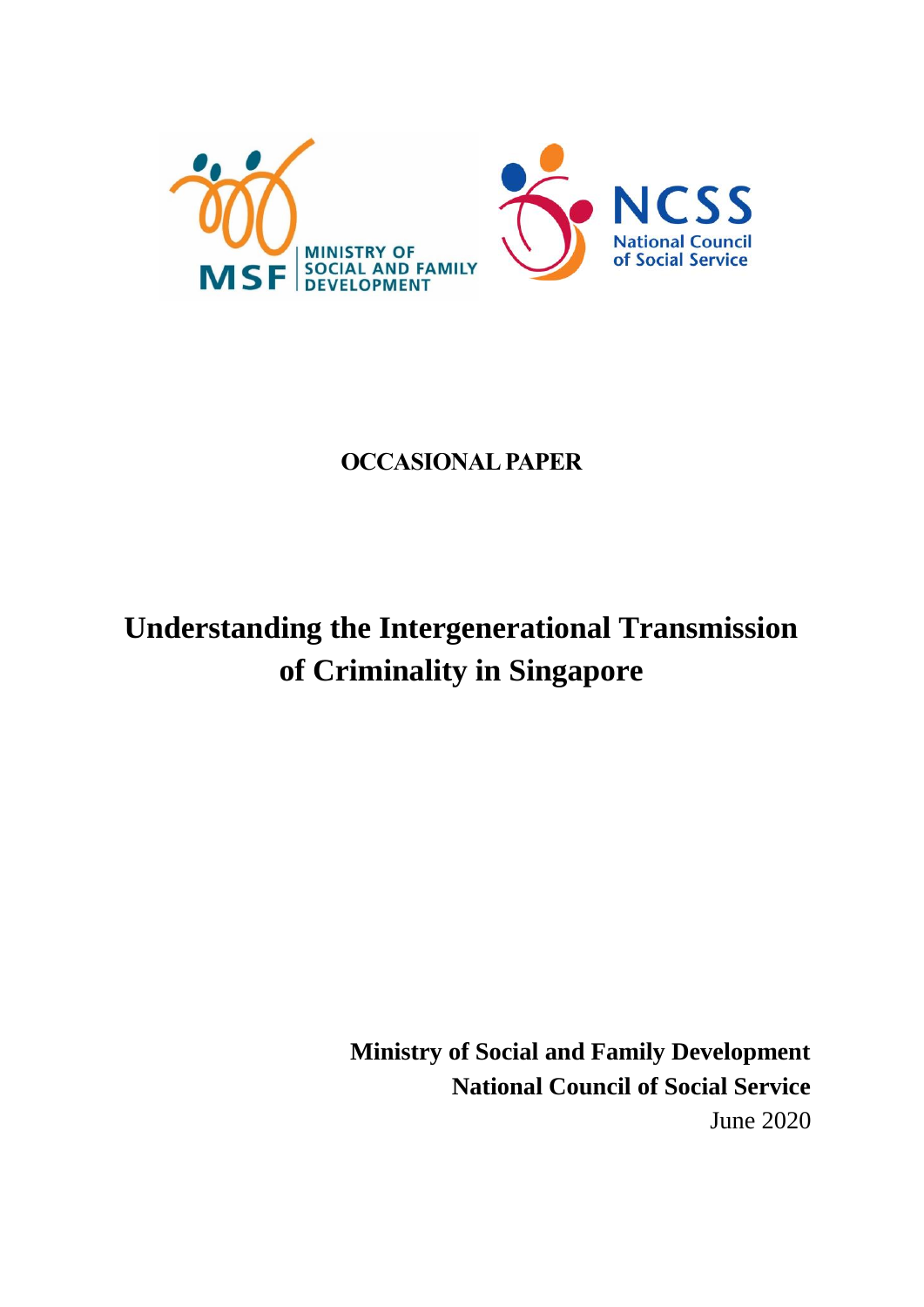# **Copyright Notice**

Brief extracts from this publication may be reproduced for non-commercial use provided the source is acknowledged.

For extensive reproduction, please write to: Director Translational Social Research Division National Council of Social Service 170 Ghim Moh Road, #01-02, Singapore 279621 Fax: 6259 2163 Email: CHU\_Chi\_Meng@ncss.gov.sg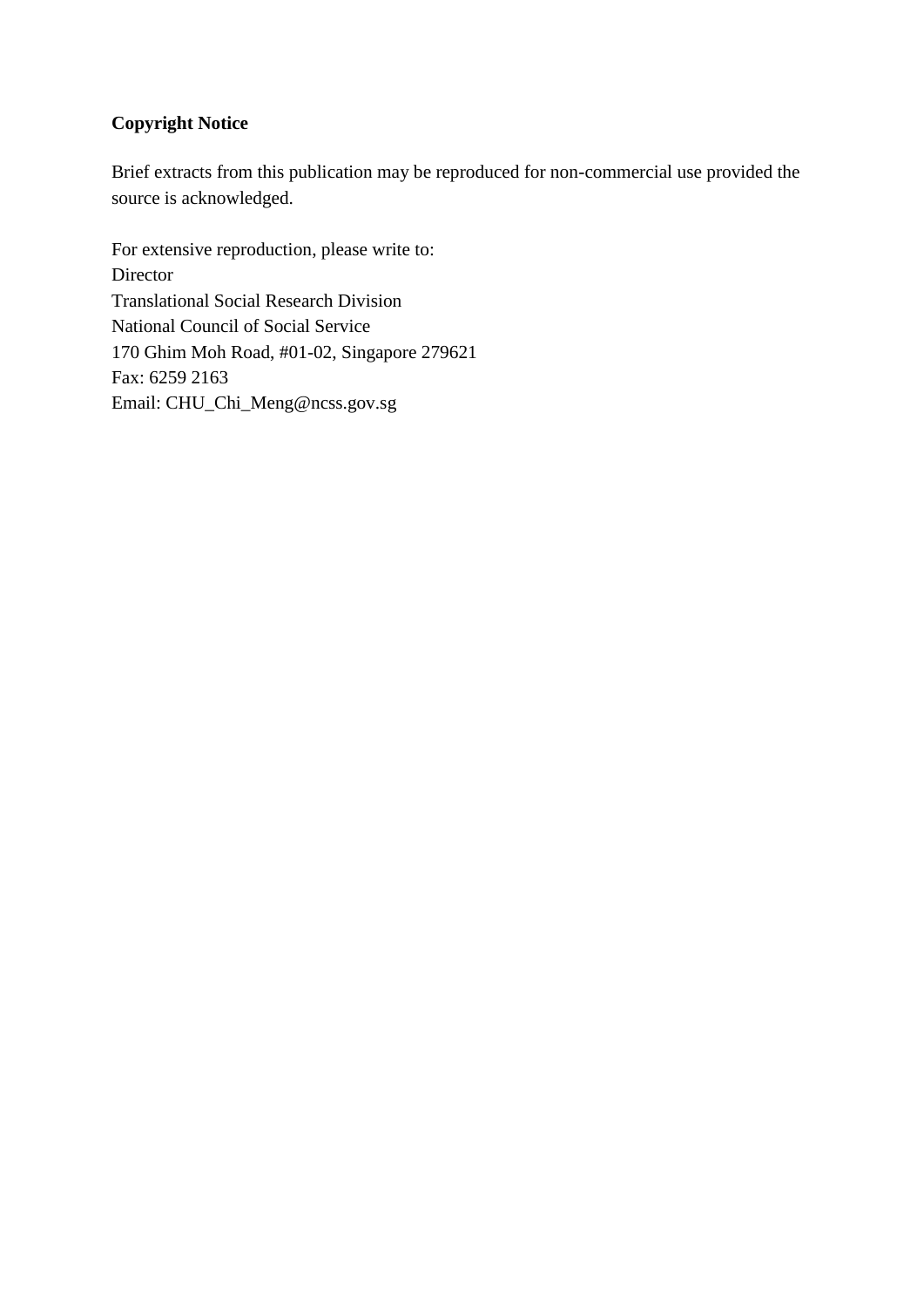# **Table of Contents**

| Rehabilitating and Reintegrating Offenders, and Supporting Their Families 7 |  |
|-----------------------------------------------------------------------------|--|
|                                                                             |  |
|                                                                             |  |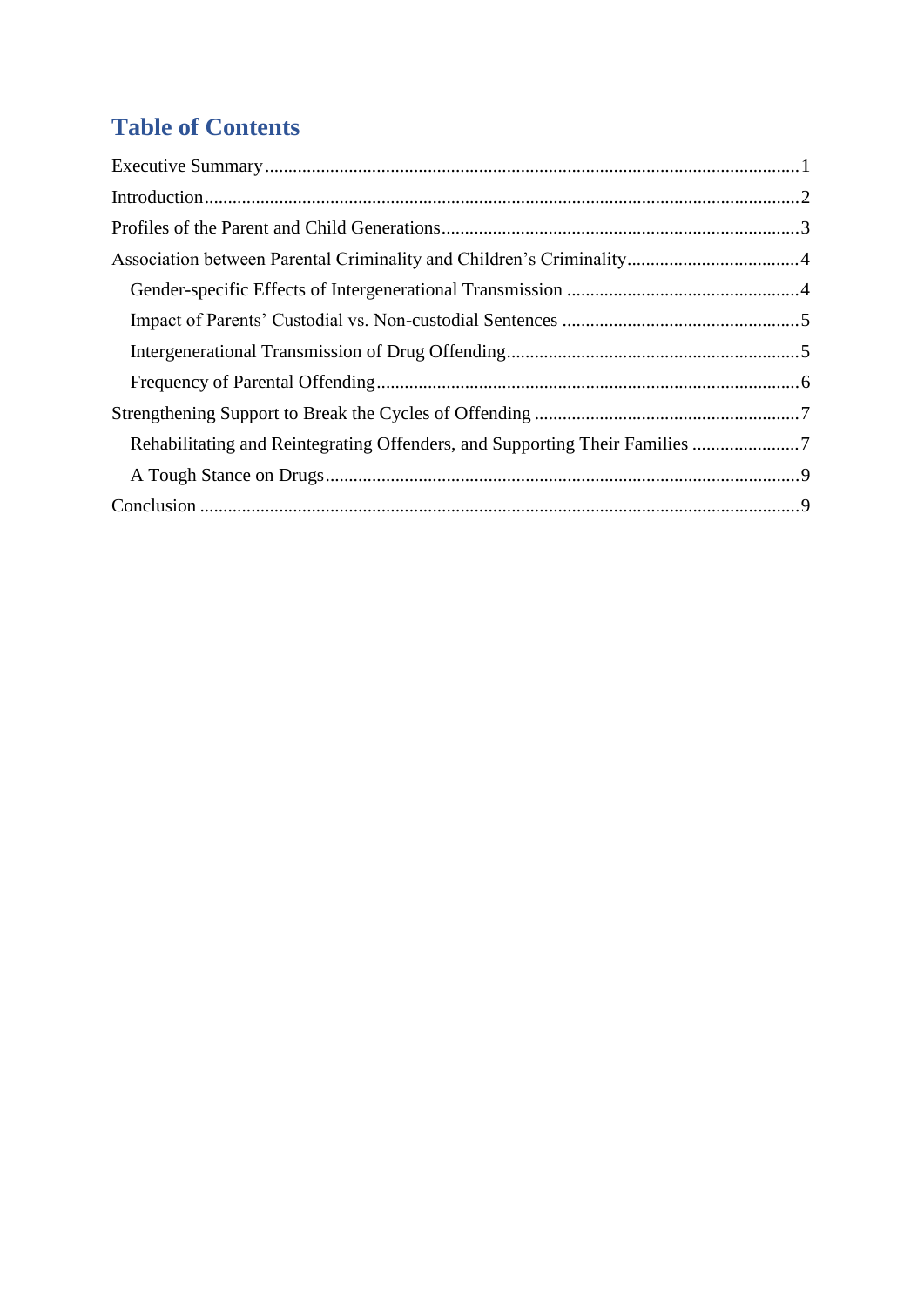#### **Executive Summary**

- Our youth are our future. The Government is committed to giving our youth the best shot in life. The National Committee on Prevention, Rehabilitation and Recidivism (NCPR) was established in 2018, comprising Government and community partners, to coordinate and amplify efforts in preventing crime, helping at-risk and in-risk youth, and ensuring that exoffenders are provided the support for reintegration into society.
- Prevention and early intervention are critical. It involves disrupting offending cycles that may cut across generations, and minimising the perpetuation of negative outcomes across generations.
- Hence, the Ministry of Social and Family Development (MSF) and the National Council of Social Service (NCSS) embarked on the Intergenerational Transmission of Criminality and Social Disadvantages (INTRACS) research programme, to better understand the impact of parental criminality on child criminality in Singapore. The INTRACS study analyses population-level administrative data of five full birth cohorts (parents born in 1965, 1970, 1975, 1980 and 1985) and their children.
- Based on the study, there is intergenerational transmission of criminality in Singapore. Children exposed to parental criminality are more likely to have contact with the criminal justice system, as compared to children with no parental exposure to criminality.
- The study also found that:
	- a. The impact of paternal and maternal criminality is greater on daughters than sons.
	- b. The impact of parental custodial sentences on children is greater than that of noncustodial sentences.
	- c. Parental drug offending is associated with higher likelihood of child criminality as compared to other types of parental offending.
	- d. A higher frequency of parental offending increases the likelihood of child criminality.
- The findings highlight the importance of supporting families of offenders, to break intergenerational cycles of offending. The study validates various ongoing efforts that support the rehabilitation and reintegration of offenders, and the coordination of social support for their families, including their children.
- Everyone has a role to play in building on existing efforts as we continue to do more upstream work, to break the cycles of offending and achieve better outcomes for our children and youth.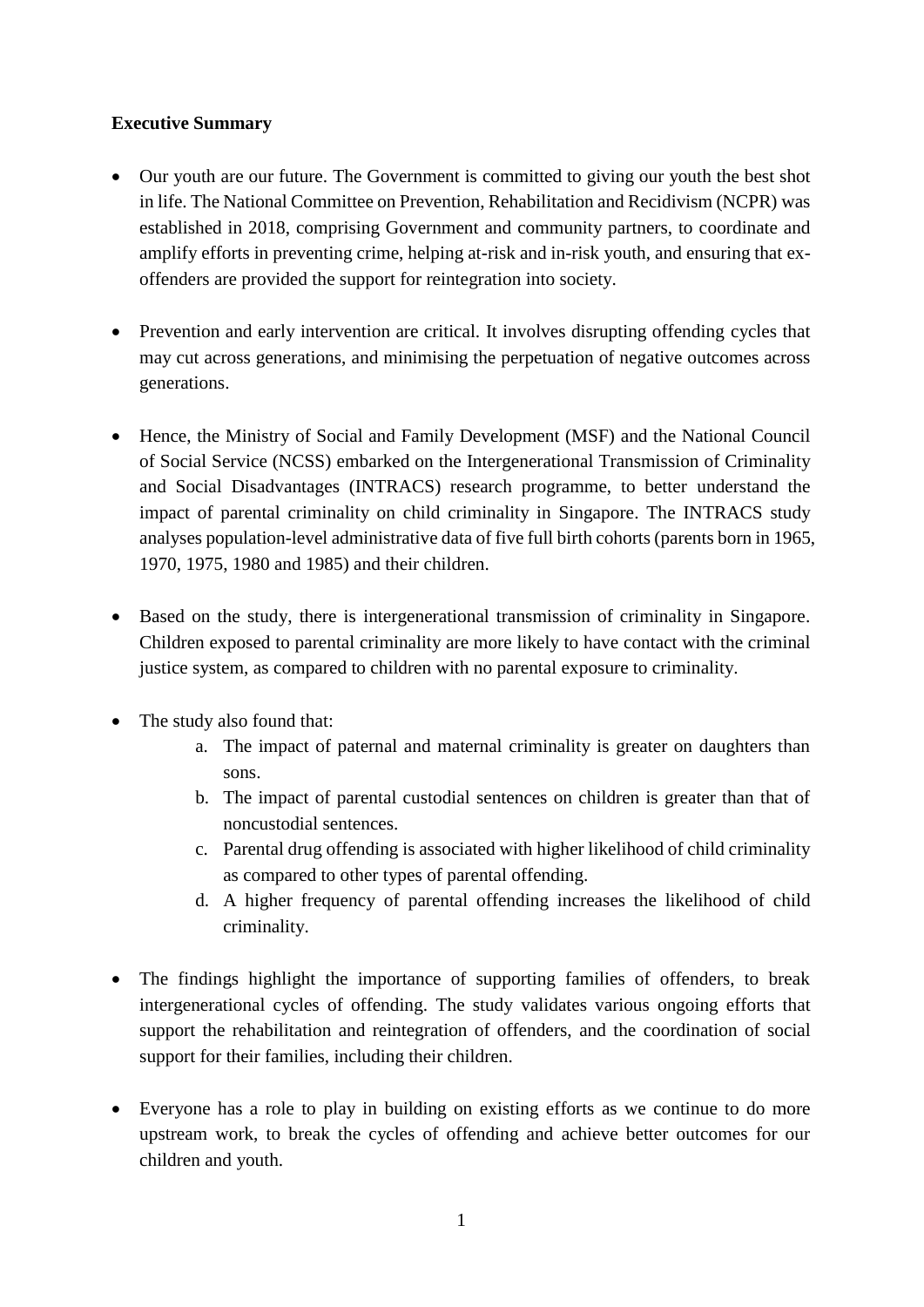#### **Introduction**

1

1. Criminal offending can result in disruptions and detours to lives of individuals, which can prevent them from fulfilling their fullest potential. For instance, contact with the criminal justice system can lead to disruptions in education, vocation training, and employment. These disruptions can potentially contribute to longer-term social disadvantages, which may continue across generations.

2. International research has found that crime runs in families<sup>1</sup>. A significant body of research has supported the link between parental and child criminality in Western countries<sup>2,3,4</sup>. A meta-analysis of various studies also found that children of criminal parents are about 2.4 times more likely to exhibit criminal behaviour as compared to children of non-criminal parents, based on the results for approximately three million children<sup>5</sup>.

3. Understanding the intergenerational transmission of criminality in our local context is crucial, to better guide prevention and early intervention efforts. Hence, the Ministry of Social and Family Development (MSF) and the National Council of Social Service (NCSS) embarked on the Intergenerational Transmission of Criminality and Social Disadvantages (INTRACS) research programme. The INTRACS study analyses population-level administrative data of five full birth cohorts of parents (those born in 1965, 1970, 1975, 1980 and 1985) and their children, in Singapore. More information on the choice of the study design is in Box 1 below.

4. This occasional paper shares the findings from the INTRACS Study, in terms of (i) profiles of the parent and child generations and (ii) the association between parental and child criminality, by comparing children with exposure to parental criminality with those without exposure, in terms of their likelihood of contact with the criminal justice system. The findings also include findings on how various aspects of parental criminality, including maternal and

<sup>1</sup> Farrington, D., Jolliffe, D., Loeber, R., Stouthamer-Loeber, M., & Kalb, L. (2001). The concentration of offenders in families, and family criminality in the prediction of boys' delinquency. *Journal of Adolescence*, *24*(5), 579–596. https://doi.org/10.1006/jado.2001.0424

<sup>&</sup>lt;sup>2</sup> Besemer, S., van der Geest, V., Murray, J., Bijleveld, C., & Farrington, D. (2011). The relationship between parental imprisonment and offspring offending in England and the Netherlands. *The British Journal of Criminology, 51*(2), 413–437. https://doi.org/10.1093/bjc/azq072

<sup>&</sup>lt;sup>3</sup> Kendler, K., Ohlsson, H., Morris, N., Sundquist, J., & Sundquist, K. (2015). A Swedish population-based study of the mechanisms of parent–offspring transmission of criminal behaviour. *Psychological Medicine, 45*(5), 1093- 1102. https://doi.org/10.1017/S0033291714002268

<sup>4</sup> van de Weijer, S. G. A., Augustyn, M. B., & Besemer, S. (2017). Intergenerational transmission of crime: An international, empirical assessment. In A. A. J. Blokland, & V. R. van der Geest (Eds.), *Routledge International Handbook of Life-Course Criminology [IV-16]*. New York, NY: Routledge.

<sup>&</sup>lt;sup>5</sup> Besemer, S., Ahmad, S., Hinshaw, S., & Farrington, D. (2017). A systematic review and meta-analysis of the intergenerational transmission of criminal behaviour. *Aggression and Violent Behaviour, 37*, 161–178. https://doi.org/10.1016/j.avb.2017.10.004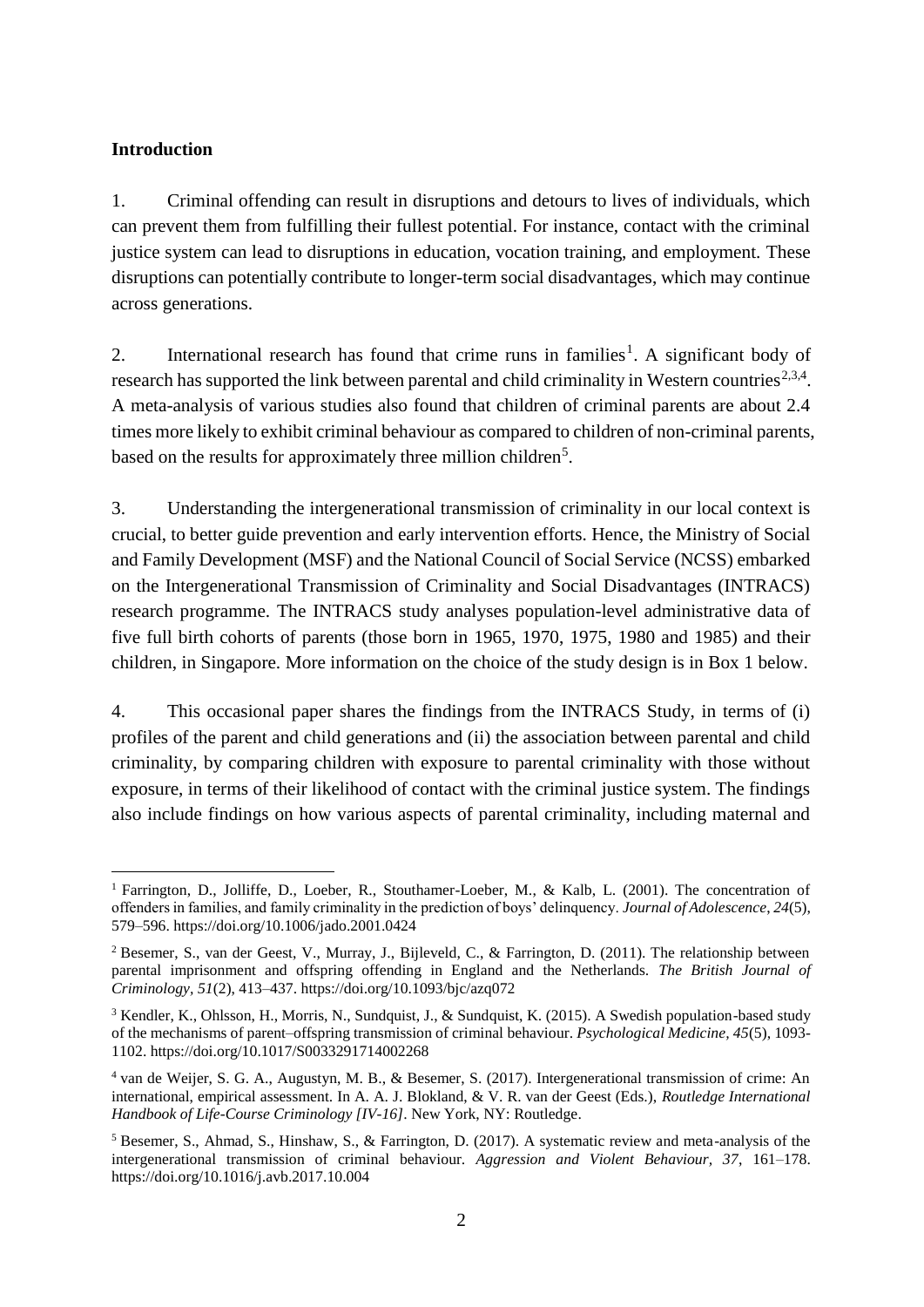paternal criminality, types of judicial outcomes, and types and frequency of offending influence the extent of intergenerational transmission.

## **Box 1. The use of birth-cohort analysis for the INTRACS study**

The INTRACS study uses a birth cohort study design to minimise selection bias, as all individuals in the population are included, regardless of their demographic and socio-economic backgrounds.

In contrast, studies that focus on specific subgroups of the population may be limited in some ways. For instance, many studies analyse the intergenerational transmission of criminality by either (1) focusing on only parents who have offended and then examining whether their children subsequently offend, or (2) focusing on children who have offended, and then examining whether their parents have offending history. The first approach excludes children who offended but without exposure to parental criminality, while the second approach excludes children who did not offend, but with exposure to parental criminality.

### **Profiles of the Parent and Child Generations**

5. A total of 93,829 parents were analysed, comprising 41,683 fathers and 52,146 mothers. Overall, approximately 12% of the parent generation had contact with the criminal justice system. As summarised in Table 1 below,

- The rates of paternal and maternal criminality are about 20% and 5%, respectively.
- Among individuals with criminal records, approximately 27% had committed drugrelated offences and 47% have custodial history.
- 33% of them have committed only one offence while 67% have committed two or more offences.

|                       | n      | $\boldsymbol{N}$ | %   |
|-----------------------|--------|------------------|-----|
| Parental criminality  | 11,079 | 93,829           | 12% |
| Maternal criminality  | 2,577  | 52,146           | 5%  |
| Paternal criminality  | 8,502  | 41,683           | 20% |
| Drug-related offences | 3,045  | 11,079           | 27% |
| Custodial sentences   | 5,261  | 11,079           | 47% |
| One offence only      | 3,646  | 11,079           | 33% |
| Two or more offences  | 7,433  | 11,079           | 67% |

Table 1. Counts and Percentages of Contact with the Criminal Justice System for the Parent Generation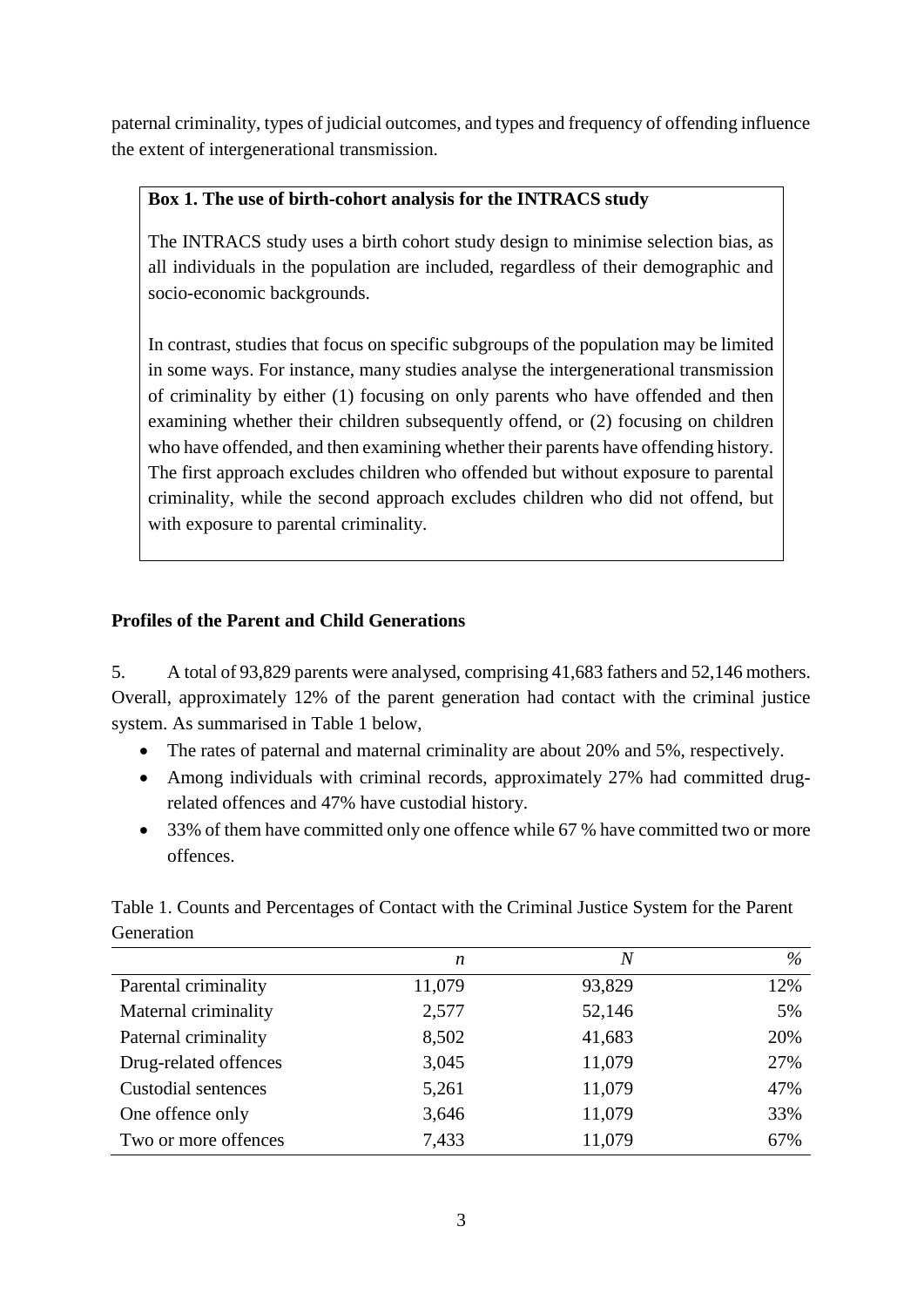6. A total of 183,015 children were analysed, comprising 94,108 sons and 88,907 daughters. Among them, 4,063 (2%) had official criminal records.

#### **Association between Parental Criminality and Children's Criminality**

7. Broadly, children with exposure to parental criminality tend to have contact with the criminal justice system at an earlier age (*Mean age* = 17.99 years) than children without any exposure (*Mean age* = 18.60 years). As compared to children without parental exposure to the criminal justice system, children with exposure to parental criminality are 2.99 times as likely to have contact with the criminal justice system themselves (*Hazard ratio* [HR]<sup>6</sup> = 2.99).

8. The association between parental and child criminality is observed across the five birth cohorts analysed, spanning across 20 years, as shown in Table 2. It indicates the presence of intergenerational transmission of criminality in Singapore during this period, even with changing economic and social conditions over time.

| Birth cohort of parent | Hazard Ratio (HR) for child criminality |
|------------------------|-----------------------------------------|
| 1965                   | 2.75 times as likely                    |
| 1970                   | 3.37 times as likely                    |
| 1975                   | 3.17 times as likely                    |
| 1980                   | 2.28 times as likely                    |
| 1985                   | 3.38 times as likely                    |

Table 2. Likelihood of Child Criminality for Parents from the Five Birth Cohorts

*Note:* Children with no exposure to parental criminality as the reference group.

#### *Gender-specific Effects of Intergenerational Transmission*

<u>.</u>

9. When compared to children without exposure to any parental criminality, children with exposure to paternal and maternal criminality are 2.67 times and 3.74 times as likely, respectively, to have contact with the criminal justice system themselves. Notwithstanding changing demography, females continue to play an important role as primary caregivers within a family setting. Hence, in the event that when mothers are incarcerated or subjected to mandatory reporting, such restrictive conditions are therefore more likely to interfere with their caregiving responsibilities, which can then have a larger impact on children's development and downstream trajectories.

<sup>&</sup>lt;sup>6</sup> In this paper, the hazard ratio is the ratio of the rates of children's contact with the criminal justice system corresponding to the two subgroups (e.g., children with exposure to parental criminality and children without exposure), controlling for age.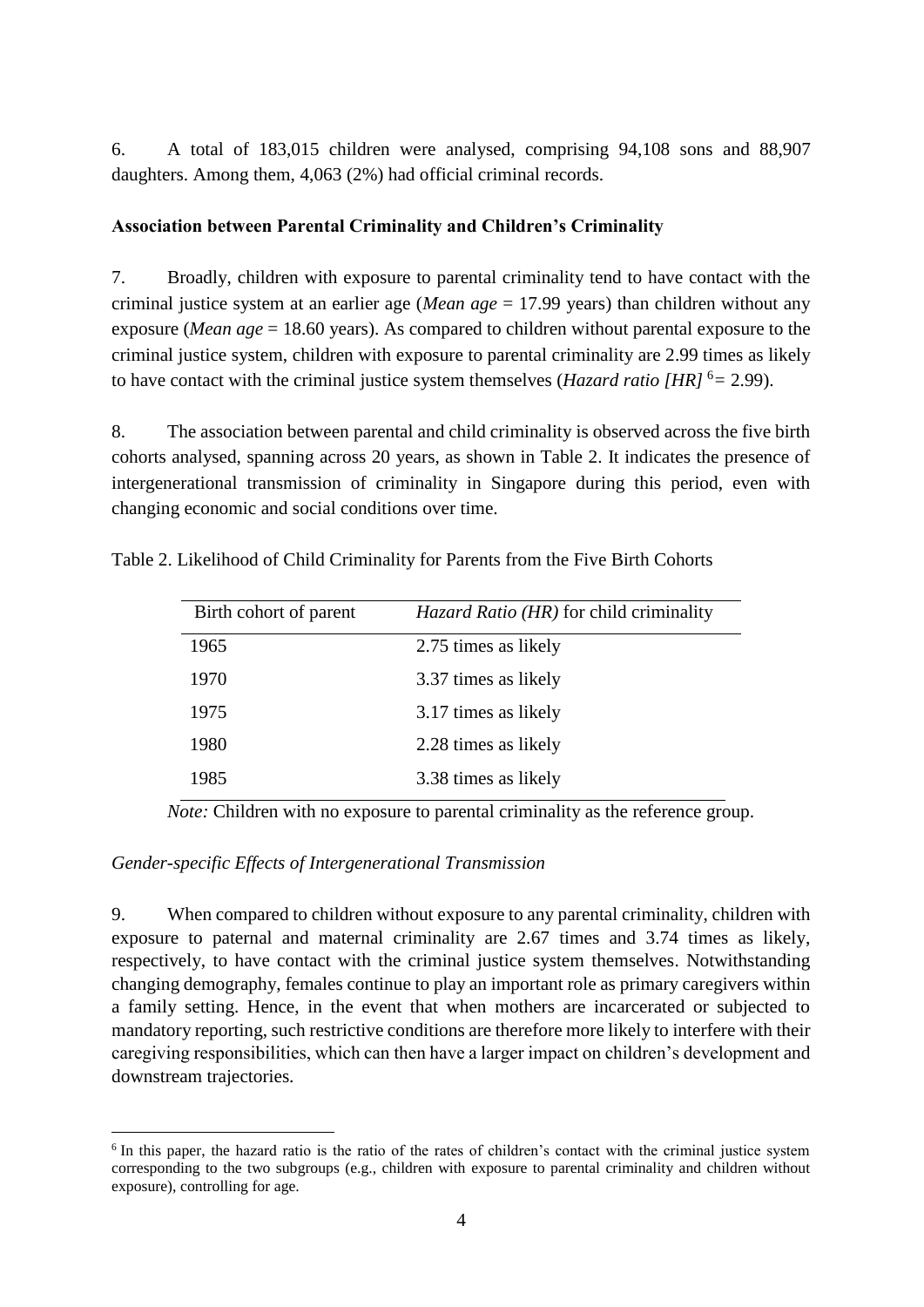10. Further analyses were conducted for the four parent-child dyads separately. Based on the *hazard ratio* values reported in Table 3, both maternal and paternal criminality have more salient impact on daughters than sons. It suggests that the effects of maternal and paternal criminality on daughters and sons may be mediated through different pathways<sup>7,8</sup>. For instance, daughters may be more sensitive and affected by parents' criminal behaviour than sons.

Table 3. Intergenerational Transmission of Criminality across the Four Parent-Child Dyads

|                      | HR for sons' criminality | HR for daughters' criminality |
|----------------------|--------------------------|-------------------------------|
| Paternal criminality | 3.52 times as likely     | 4.72 times as likely          |
| Maternal criminality | 3.15 times as likely     | 4.75 times as likely          |

*Note*: Children with no exposure to parental criminality as the reference group. *HR* = Hazard Ratio.

# *Impact of Parents' Custodial vs. Non-custodial Sentences*

11. Children with parental non-custodial convictions are 2.18 times as likely to have contact with the criminal justice system themselves when compared to children without any parental conviction. Children whose parent had custodial convictions fared worse, being 3.90 times as likely to be in conflict with the law.

12. These findings reflect that children are negatively impacted when parents are convicted, and more so when the parent has a custodial conviction. This could be due to the socioeconomic stress and parent-child separation caused by parental incarceration.

# *Intergenerational Transmission of Drug Offending*

13. Compared with children without exposure to parental criminality, children whose parents have committed drug offences are 5.18 times as likely to have contact with the criminal justice system. For children whose parents have committed non drug-related offences, they are 2.29 times as likely to engage in criminality compared to children without exposure to parental criminality.

<sup>1</sup> <sup>7</sup> Thornberry, T., Freeman‐Gallant, A., Lovegrove, P., Farrington, D., & Bijleveld, C. (2009). Intergenerational linkages in antisocial behaviour. *Criminal Behaviour and Mental Health*, *19*(2), 80–93. https://doi.org/10.1002/cbm.709

<sup>&</sup>lt;sup>8</sup> Kim, H., Capaldi, D., Pears, K., Kerr, D., Owen, L., Farrington, D., & Bijleveld, C. (2009). Intergenerational transmission of internalising and externalising behaviours across three generations: Gender‐specific pathways. *Criminal Behaviour and Mental Health*, *19*(2), 125–141. https://doi.org/10.1002/cbm.708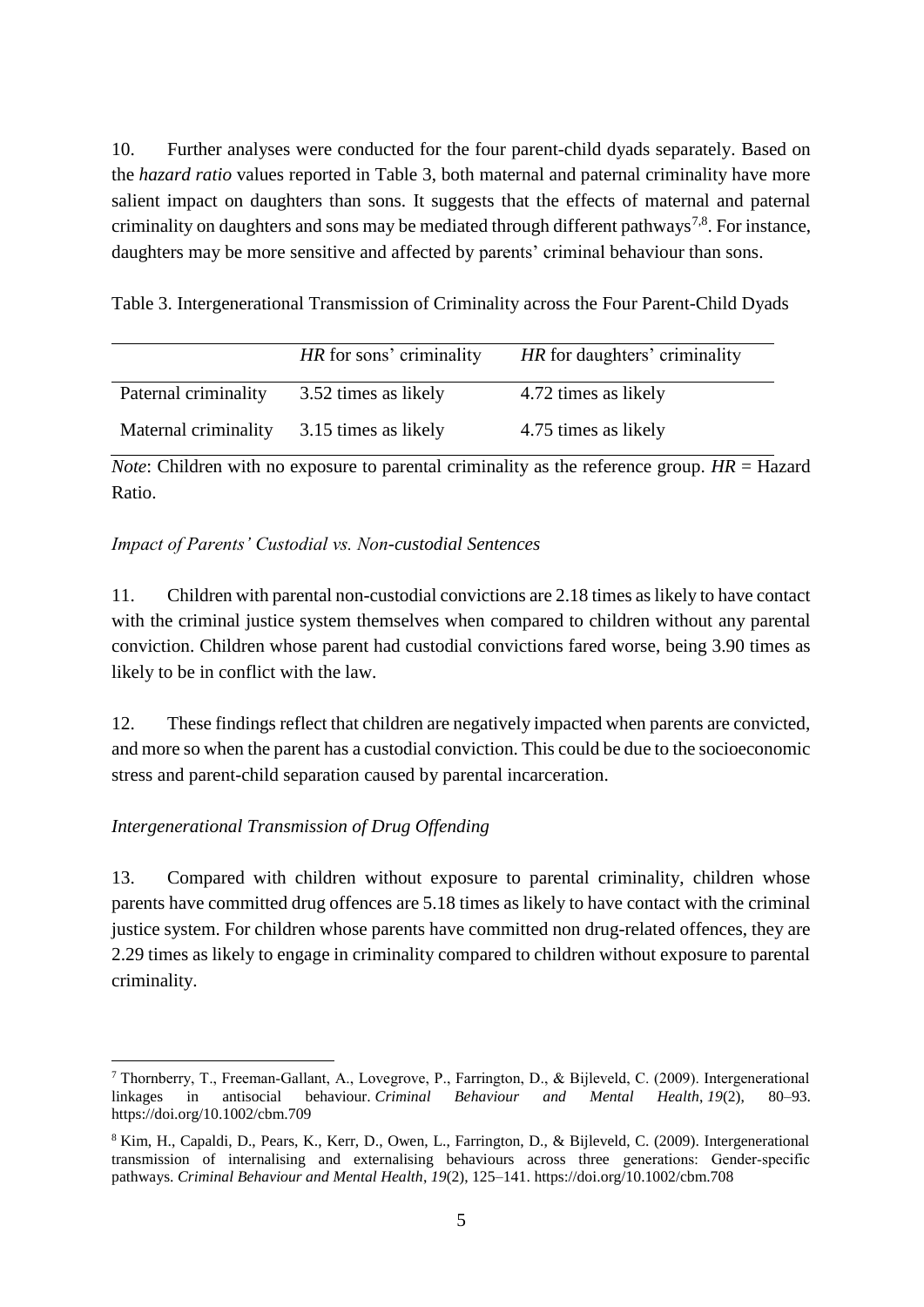14. It implies that children whose parent had committed drug offences have comparatively worse outcomes than those whose parent had committed non-drug offences. This could be due to the addictive nature of drug use, which can impact an individual's day-to-day functioning and their ability to care for their family. More importantly, this finding indicates that drug offending results in a higher risk of offending for the next generation, and the need for a strong and firm approach in our fight against drugs in Singapore.

#### *Frequency of Parental Offending*

1

15. Using children whose parents had no criminality as the reference, children whose parent had only one contact with the criminal justice system are about 2.17 times as likely to have contact with the criminal justice system. However, for children whose parent had more than one contact with the criminal justice system, they are 3.40 times as likely as their counterparts to have contact with the criminal justice system.

16. This finding demonstrates the presence of a "dose-response" relationship: where an increase in parental criminal behaviour increases the likelihood of disruptions to family life, which can in turn affect child criminality. Overseas research also supports the presence of this "dose-response" relationship as the number of parental convictions and incarceration are found to affect the rate or frequency of their children's offending $9,10,11$ .

17. As parents are the primary caregivers and social role models, any increase in their antisocial behaviour is therefore likely to impact on their children's development. For instance, the increased disruptions arising from contact with the criminal justice system could result in a more significant impact on a child's ability to form strong bonds and attachment with his/her parent, which could in turn affect the child's trajectory in life <sup>12</sup>. Furthermore, parental criminality can also affect the adult's employment prospects, which can put additional socioeconomic stress on the family. This ultimately puts their offspring at higher risk of coming into conflict with the law<sup>13</sup>.

<sup>&</sup>lt;sup>9</sup> Besemer, S. (2014). The impact of timing and frequency of parental criminal behaviour and risk factors on offspring offending. *Psychology, Crime & Law*, *20*(1), 78–99. https://doi.org/10.1080/1068316X.2012.736512

<sup>10</sup> Murray, J., Janson, C., & Farrington, D. (2007). Crime in adult offspring of prisoners: a cross-national comparison of two longitudinal samples. *Criminal Justice and Behaviour*, *34*(1), 133–149. https://doi.org/10.1177/0093854806289549

 $11$  Nijhof, K., de Kemp, R., & Engels, R. (2009). Frequency and seriousness of parental offending and their impact on juvenile offending. *Journal of Adolescence*, *32*(4), 893–908. https://doi.org/10.1016/j.adolescence.2008.10.005

<sup>&</sup>lt;sup>12</sup> Sroufe, L. A. (1988). The role of infant-caregiver attachment in development. In J. Belsky & T. Nezworski (Eds.), *Clinical implications of attachment* (pp. 18–38). Hillsdale, NJ: Erlbaum.

<sup>13</sup> Farrington, D. P. (2011). Families and crime. In Wilson, J. Q., & Petersilia, J (Eds.), *Crime and public policy*, 3<sup>rd</sup> ed (pp. 130–157). New York: Oxford University Press.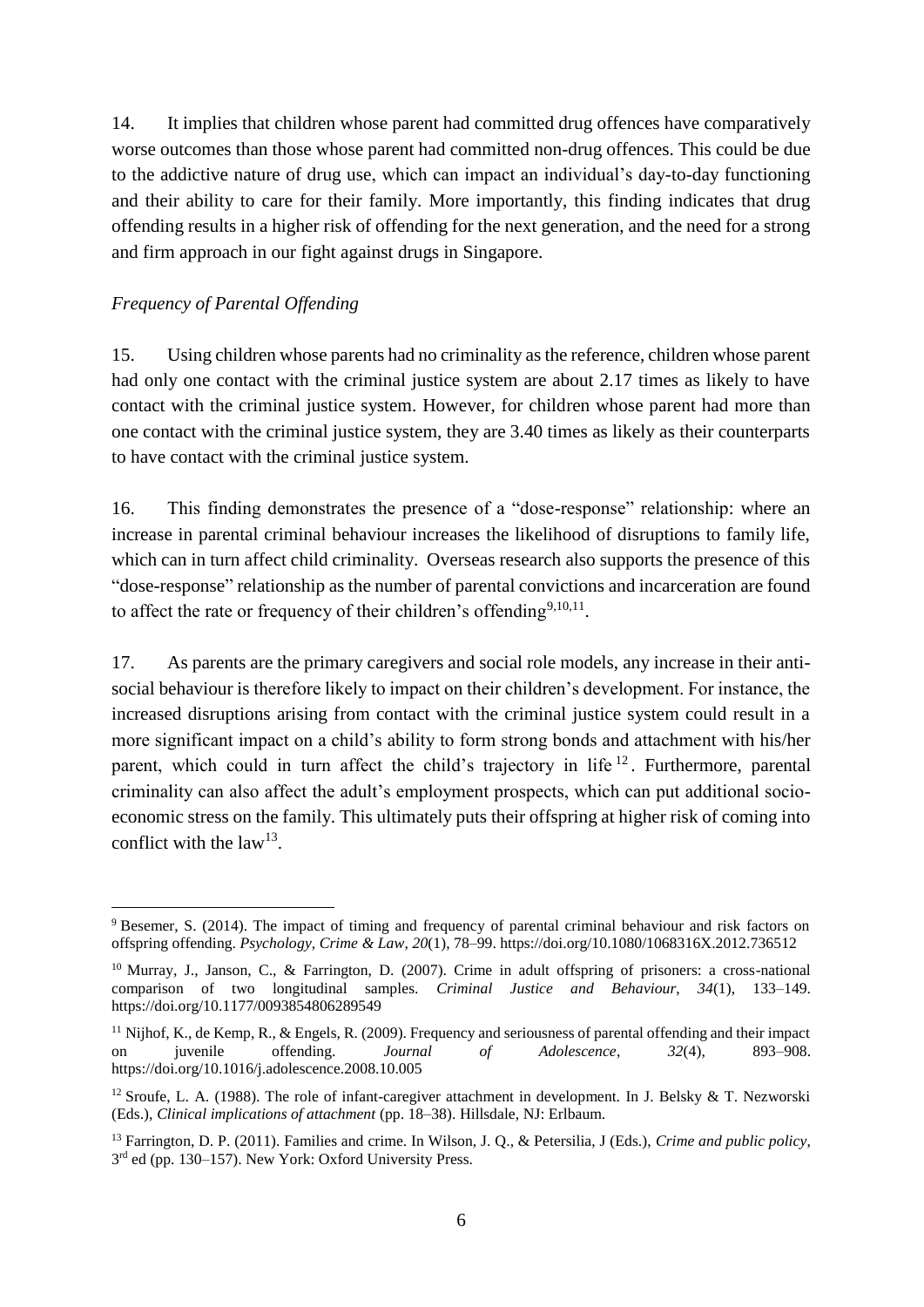18. In addition, the extant research literature has also demonstrated that exposure to parental criminality is associated with increased vulnerability in children across the social competence, emotional maturity, language and cognitive skills, communications skills and general knowledge, as well as physical health and wellbeing<sup>14,15</sup>. In other words, the effects of parental criminality have far-reaching effects in other domains that can impede a child's holistic development.

#### **Strengthening Support to Break the Cycles of Offending**

19. The findings highlight the importance of efforts to rehabilitate and reintegrate offenders, and support their families, including their children, so as to break the cycles of offending. The Government has actively stepped up our efforts in these areas, with the support of community partners.

#### *Rehabilitating and Reintegrating Offenders, and Supporting Their Families*

20. Without family, rehabilitation and reintegration can be a lonely struggle. Strong family bonds are an important factor for successful rehabilitation and reintegration. It can serve as a powerful source of motivation for offenders. We hope to help inmates and their children work towards a better life to come, as one family. Structured family programmes are run in the prison, to encourage and equip inmates with skills to strengthen and bond with their families. These programmes help incarcerated offenders gain a better understanding of their roles as parents, as well as learn important parenting and communication skills. Children and caregivers also receive support to help them sustain their family bonds during the period of incarceration as part of these programmes. Joint family sessions are also organised as part of the various family programmes, allowing inmates to interact and bond with their families without physical barriers, and put into practice the communication and interpersonal skills they have learnt.

21. In 2018, the Singapore Prison Service (SPS) introduced the Family Intervention & Reintegration Support Team (FIRST) trial, to better support families impacted by incarceration. FIRST takes the form of case management, where Family Case Managers work with community partners and agencies to engage and help these families. Other programmes such as the Yellow Ribbon Community Project also reach out to inmates' families, linking them up to relevant assistance and support.

1

<sup>&</sup>lt;sup>14</sup> Laurens, K. R., Tzoumakis, S., Kariuki, M., Green, M. J., Hamde, M., Harris, F., Carr, V. J., & Dean, K. (2017). Pervasive influence of maternal and paternal criminal offending on early childhood development: a population data linkage study. *Psychological Medicine, 47*(5), 889-901. doi:10.1017/s0033291716003007

<sup>&</sup>lt;sup>15</sup> Bell, M., Bayliss, D., Glauert, R., & Ohan, J. (2018). Using linked data to investigate developmental vulnerabilities in children of convicted parents. *Developmental Psychology, 54*(7), 1219–1231. https://doi.org/10.1037/dev0000521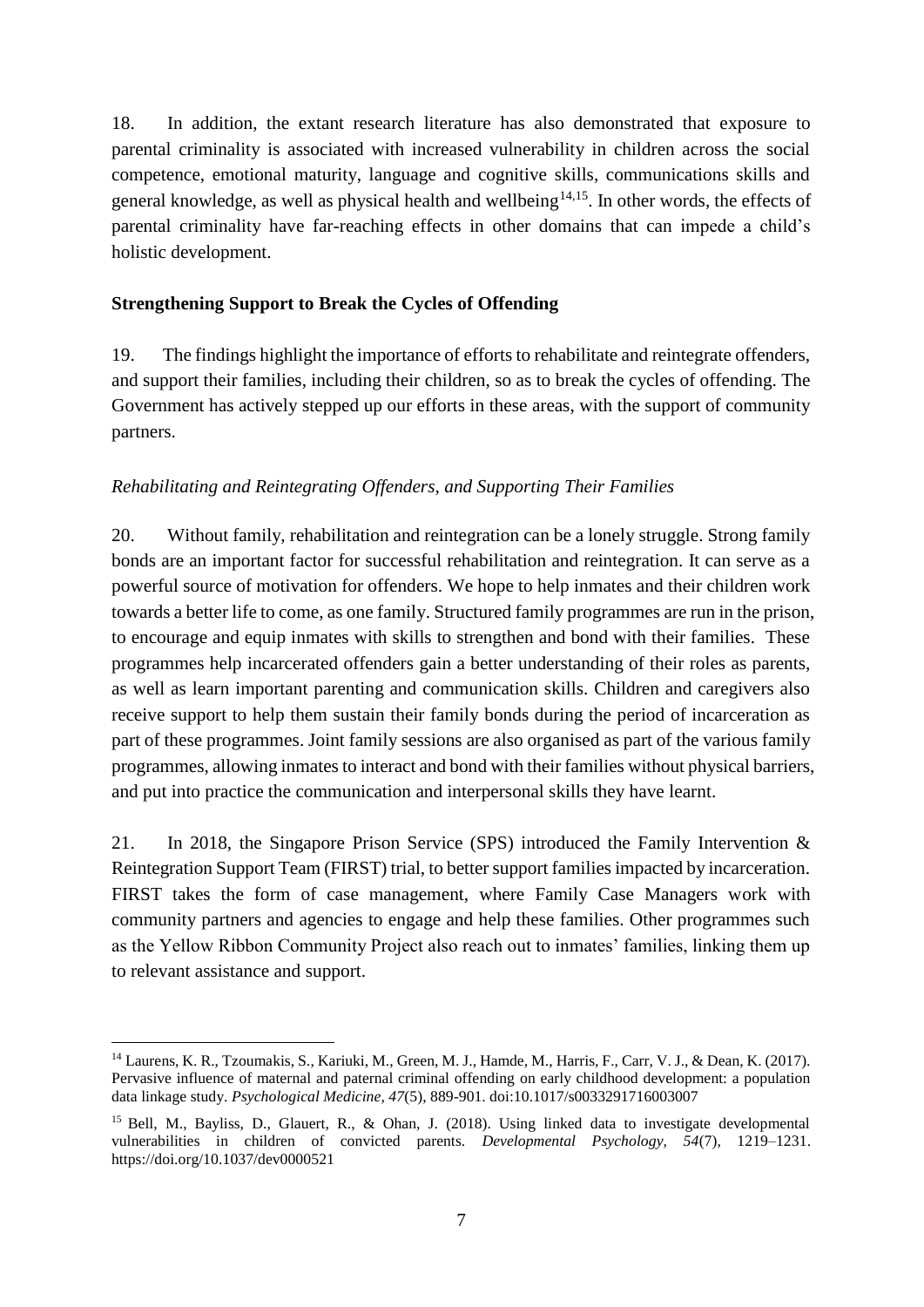22. To support sustainable and lasting change, the SPS helps offenders take ownership of their rehabilitation journey, with the provision of academic programmes and vocational skills training in prison. Yellow Ribbon Singapore (YRSG), previously known as Singapore Corporation of Rehabilitative Enterprises (SCORE) also prepares offenders for employment through skills training and employment assistance. YRSG also applies job profiling tools, to help offenders discover jobs suitable for them, and channel them to appropriate vocational skills training based on potential job fit. These initiatives, coupled with strong partnerships with industries and employers, help to equip offenders with the necessary skills to enhance their employability and re-join the national workforce when they leave prison. In addition, the National Council of Social Service (NCSS) has also been playing an active role in the provision of pro-social support to former offenders. For instance, NCSS provides direct funding to Social Service Agencies (SSAs) to run various programmes to help offenders and their families. To help youth offenders, MSF's Youth Homes (Singapore Boys' Home and Singapore Girls' Home) also provide academic classes and vocational training to meet the learning needs of youth offenders. These will prepare them for returning to schools or engaging in traineeship or employment respectively.

23. MSF has also put in place various measures to better support youth offenders, to break the cycles of offending, ideally from the point of the first offence. MSF set up the Triage system with the Singapore Police Force (SPF) and the Attorney-General's Chambers (AGC), to facilitate early identification and diversion of youth offenders, where appropriate, from being charged in court. The Triage system involves social workers making assessments on the risk (of future offending) and needs of arrested youths and making a recommendation on whether they can benefit from suitable community rehabilitation programmes. This alternative pathway allows them to avoid the associated stigma and consequences of prosecution and more entrenched involvement with the criminal justice system, and better reintegrate into the community. These youths undergo programmes run by SSAs appointed by MSF, aimed at addressing their offending behaviours.

24. MSF also prioritises community-based interventions such as probation and rehabilitation outside of residential facilities, to involve their families, and minimise disruption to the youth's development. Furthermore, in recognition of the importance of both family and community in promoting optimal rehabilitative outcomes, MSF has implemented the Functional Family Therapy<sup>®</sup> (FFT<sup>®</sup>) and since 2020 has been piloting the Functional Family Probation<sup>®</sup> (FFP<sup>®</sup>) for children and youths who are assessed to be of higher-risk of offending and/or delinquent behaviours, in which the intervention is delivered to the entire family. MSF is also extending the period of post-care support in our Youth Homes to a year, to help our youths reintegrate more smoothly into the community and reduce re-offending.

25. To provide more upstream and coordinated support, MSF is piloting a Localised Community Network (LCN) in Jurong West, for children faced with challenging family circumstances. The pilot involves government agencies, schools, community agencies and